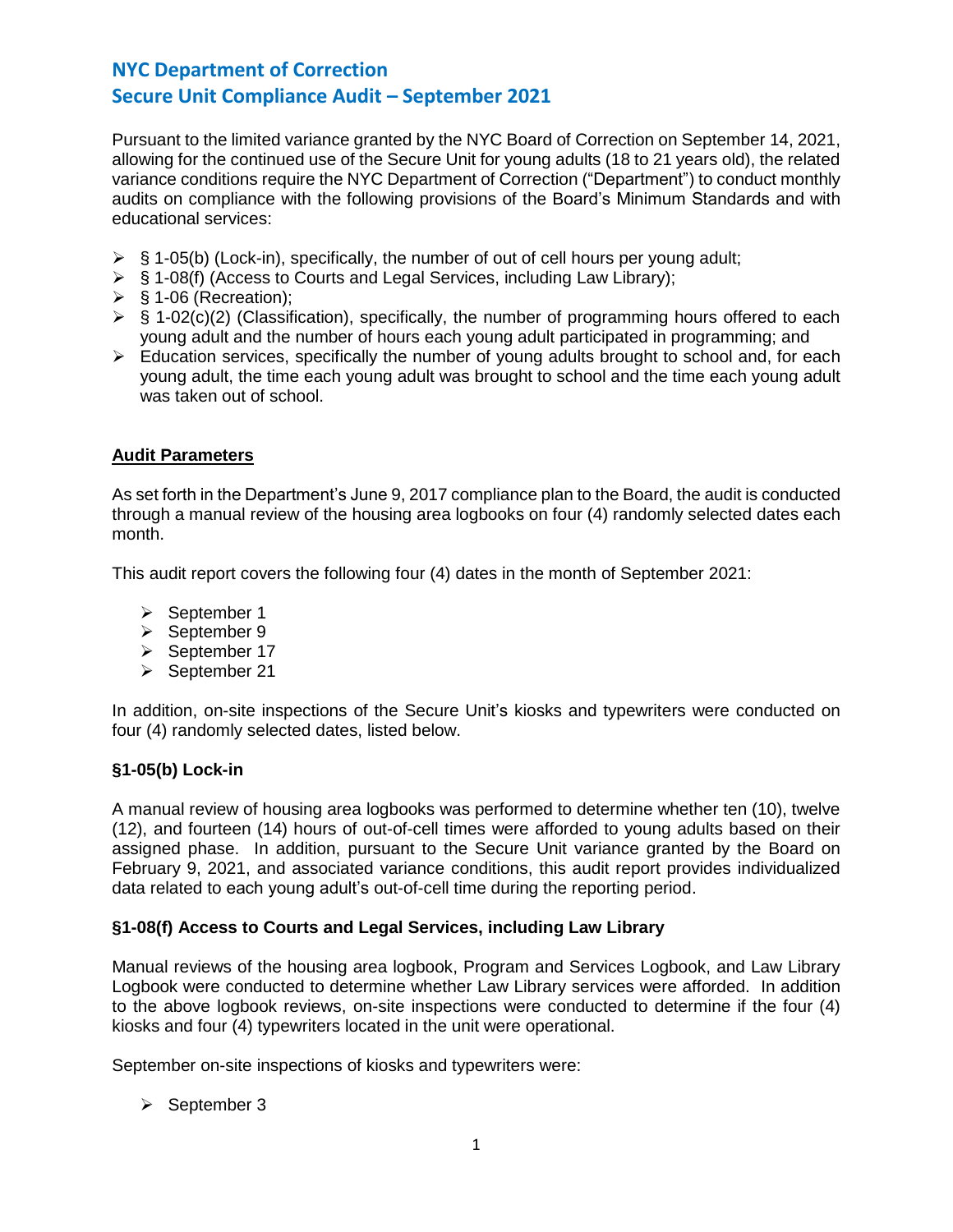- ➢ September 10
- ➢ September 17
- ➢ September 24

### **§1-06 – Recreation**

Manual reviews of the housing area logbook and Mandated Services Logbook were conducted to determine whether one (1) hour of recreation was afforded.

### **§ 1-02(c) (2) (Classification), Provision of Programming**

A manual review of programming attendance data was conducted to determine the number of programming hours offered to each young adult and the number of hours each young adult **chooses to** participate in programming.

#### **Education**

A review was conducted to determine the number of young adults enrolled in educational services, whether they were provided with educational learning packets, and whether they **chose to** complete and return the educational learning packets.

#### **Audit Findings**

### **§1-05(b) Lock-in**

All young adults in the Secure Unit are required to be afforded lock-out hours based on their housing phase: ten (10) hours in Phase 1, twelve (12) hours in Phase 2, and fourteen (14) hours in Phase 3. On September 9, 2021, the scheduled lock-out at 8:00 a.m. was delayed and did not occur until 10:00 a.m. due to staff shortage. On September 17, 2021, due to security concerns, young adults in the Secure Unit were not afforded scheduled lock-out options at 8:00 a.m. and 4:00 p.m..

The Lock-in/Lock-out Tracking Logbook captures individualized data on an hourly basis related to each young adult's time in and out of his cell. On any given day, a young adult may be out to court or transferred in or out of the Secure Unit. Depending on the length of time these young adults are in the housing unit, they may not be included in the out-of-cell time reporting.

#### **Phase 1**

Young adults in Phase 1 are afforded ten (10) hours out of cell time each day. Listed below is individualized data related to each young adult's total out of cell time in Phase 1, based on a manual review of the Lock-in/Lock-out Tracking Logbook, for the dates audited. The out of cell time is the hours each day that a young adult **chooses to** be out of his cell during institutional lock-out periods. The data reflects the young adults present in the unit for institutional lock-outs on each audit date.

#### **September 1, 2021**

There were eleven (11) young adults in Phase 1; their out of cell times on this audit date were: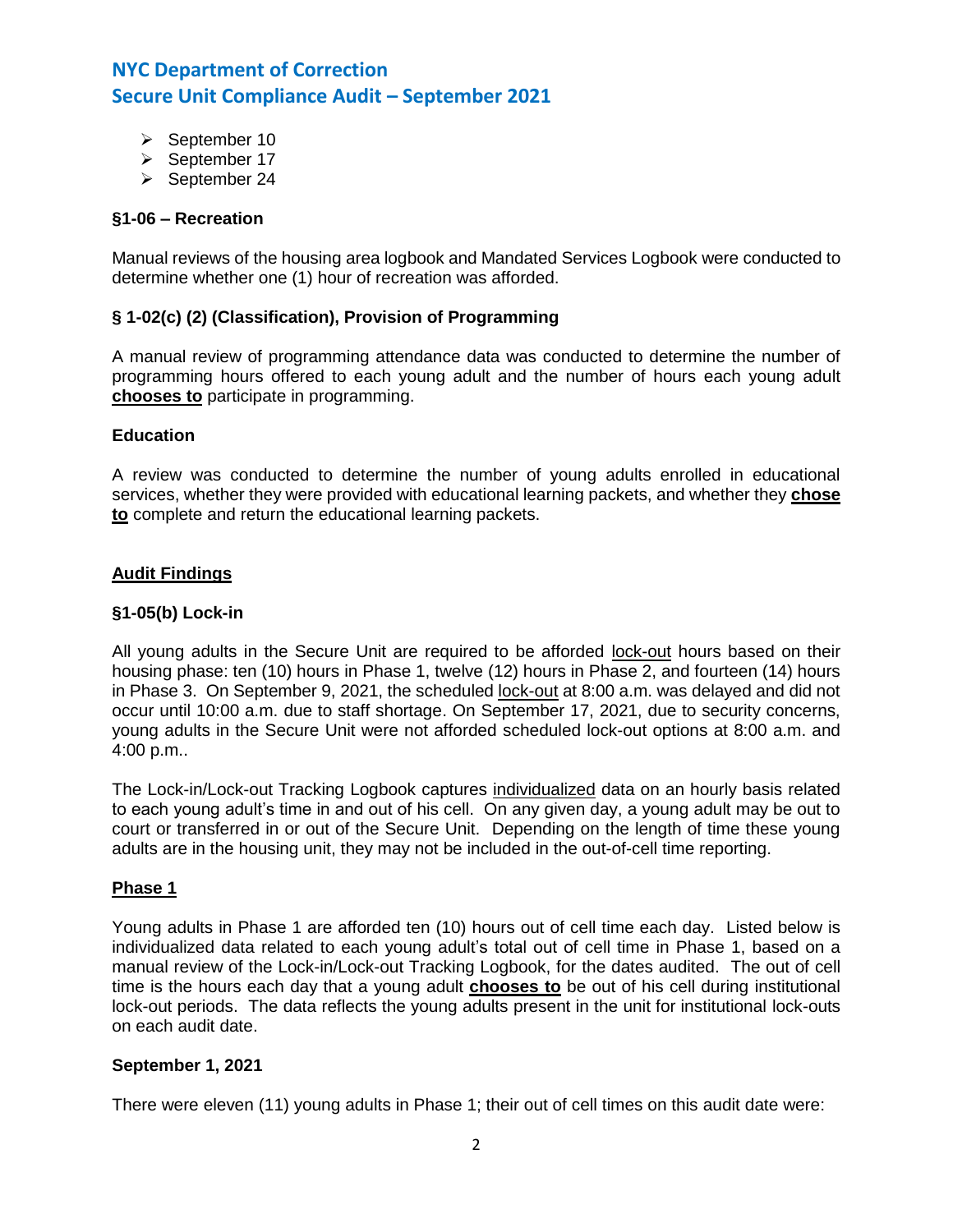- 1. 9 hours 59 minutes
- 2. 11 hours
- 3. 9 hours
- 4. 8 hours
- 5. 10 hours
- 6. 2 hours; young adult **chose not** to participate in the majority of out of cell time
- 7. 9 hours
- 8. 5 hours; young adult was transferred in the unit
- 9. 5 hours

For the remaining two (2) young adults in Phase 1, they both **chose not** to participate in all afforded lock-out options.

### **September 9, 2021**

There were ten (10) young adults in Phase 1; their out of cell times on this audit date were:

- 1. 9 hours
- 2. 9 hours
- 3. 9 hours
- 4. 7 hours
- 5. 10 hours 59 minutes
- 6. 9 hours
- 7. 9 hours
- 8. 9 hours
- 9. 10 hours 59 minutes
- 10. 8 hours 59 minutes

#### **September 17, 2021**

There were eleven (11) young adults in Phase 1 on this audit date. All eleven (11) young adults in Phase 1 **chose not** to participate in the 5:00 a.m. scheduled lockout option. Due to security concerns, young adults in the Secure Unit were not afforded 8:00 a.m. and 4:00 p.m. lock-out options on this audit date.

### **September 21, 2021**

There were thirteen (13) young adults in Phase 1; their out of cell times on this audit date were:

- 1. 2 hours; young adult **chose not** to participate in the majority of out of cell time
- 2. 2 hours; young adult **chose not** to participate in the majority of out of cell time
- 3. 1 hour; young adult **chose not** to participate in the majority of out of cell time
- 4. 1 hour; young adult **chose not** to participate in the majority of out of cell time
- 5. 2 hours; young adult **chose not** to participate in the majority of out of cell time

For the remaining eight (8) young adults in Phase 1; seven (7) young adults **chose not** to participate in all afforded lock-out options and one (1) young adult was bailed out on this audit date.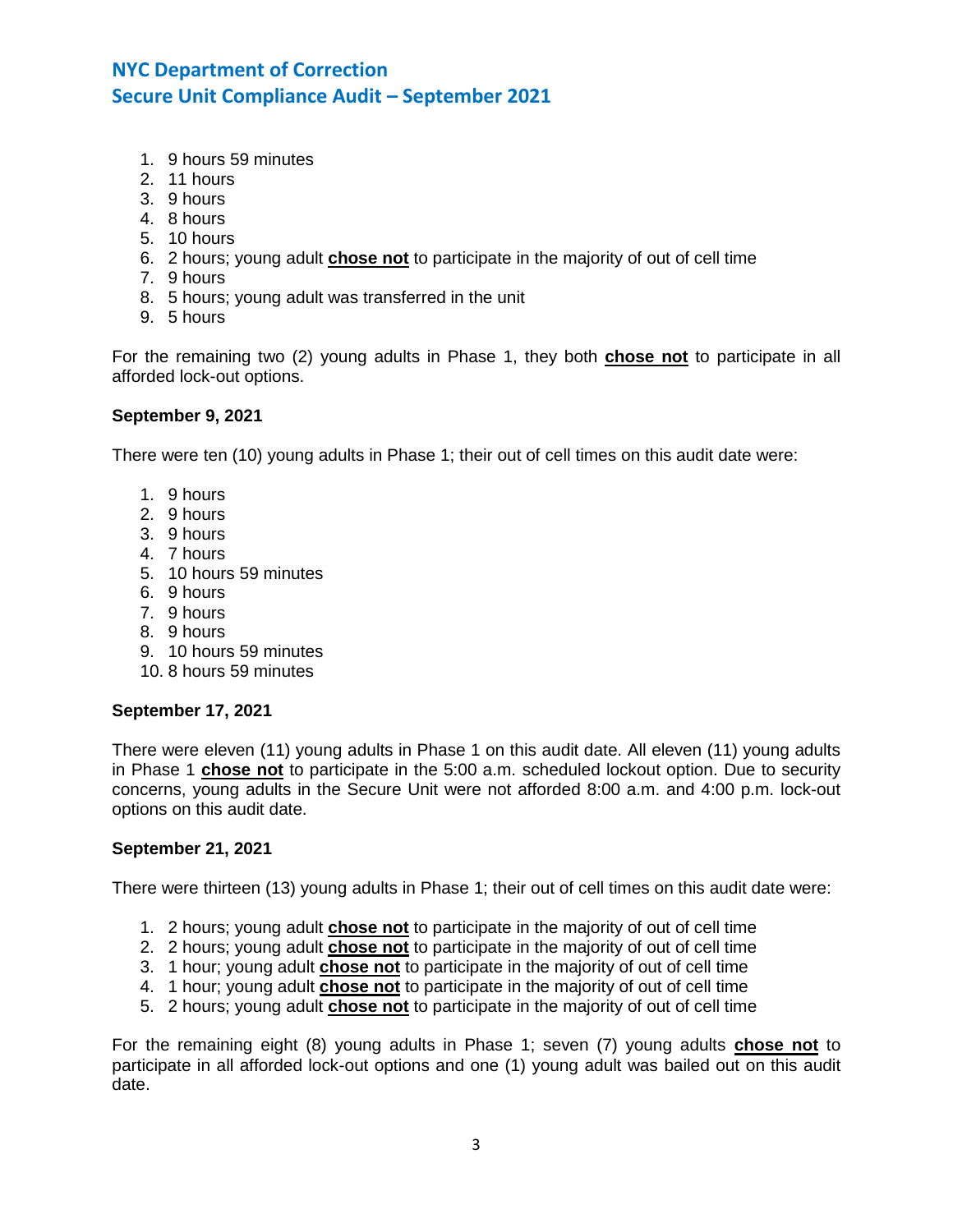## **Phase 2**

Young adults in Phase 2 are afforded twelve (12) hours out of cell time each day. Listed below is individualized data related to each young adult's total out of cell time in Phase 2, based on a manual review of the Lock-in/Lock-out Tracking Logbook, for the dates audited. The out of cell time is the hours each day that a young adult **chooses to** be out of his cell during institutional lock-out periods. The data reflects the young adults present in the unit for institutional lock-outs on each audit date.

#### **September 1, 2021**

There were no young adults in Phase 2 on this audit date.

#### **September 9, 2021**

There were two (2) young adults in Phase 2; their out of cell times on this adult date were:

- 1. 10 hours 59 minutes
- 2. 10 hours 59 minutes

#### **September 17, 2021**

There was one (1) young adult in Phase 2 on this audit date. This young adult in Phase 2 **chose not** to participate in the 5:00 a.m. scheduled lockout option. Due to security concerns, the young adult in the Secure Unit were not afforded 8:00 a.m. and 4:00 p.m. lock-out options on this audit date.

#### **September 21, 2021**

There were no young adults in Phase 2 on this audit date.

#### **Phase 3**

Young adults in Phase 3 are afforded fourteen (14) hours out of cell time each day. Listed below is individualized data related to each young adult's total out of cell time in Phase 3, based on a manual review of the Lock-in/Lock-out Tracking Logbook, for the dates audited. The out of cell time is the hours each day that a young adult **chooses to** be out of his cell during institutional lock-out periods. The data reflects the young adults present in the unit for institutional lock-outs on each audit date.

#### **September 1, 2021**

There were four (4) young adults in Phase 3; their out of cell times on this audit date were:

- 1. 10 hours
- 2. 10 hours
- 3. 8 hours
- 4. 10 hours 59 minutes

#### **September 9, 2021**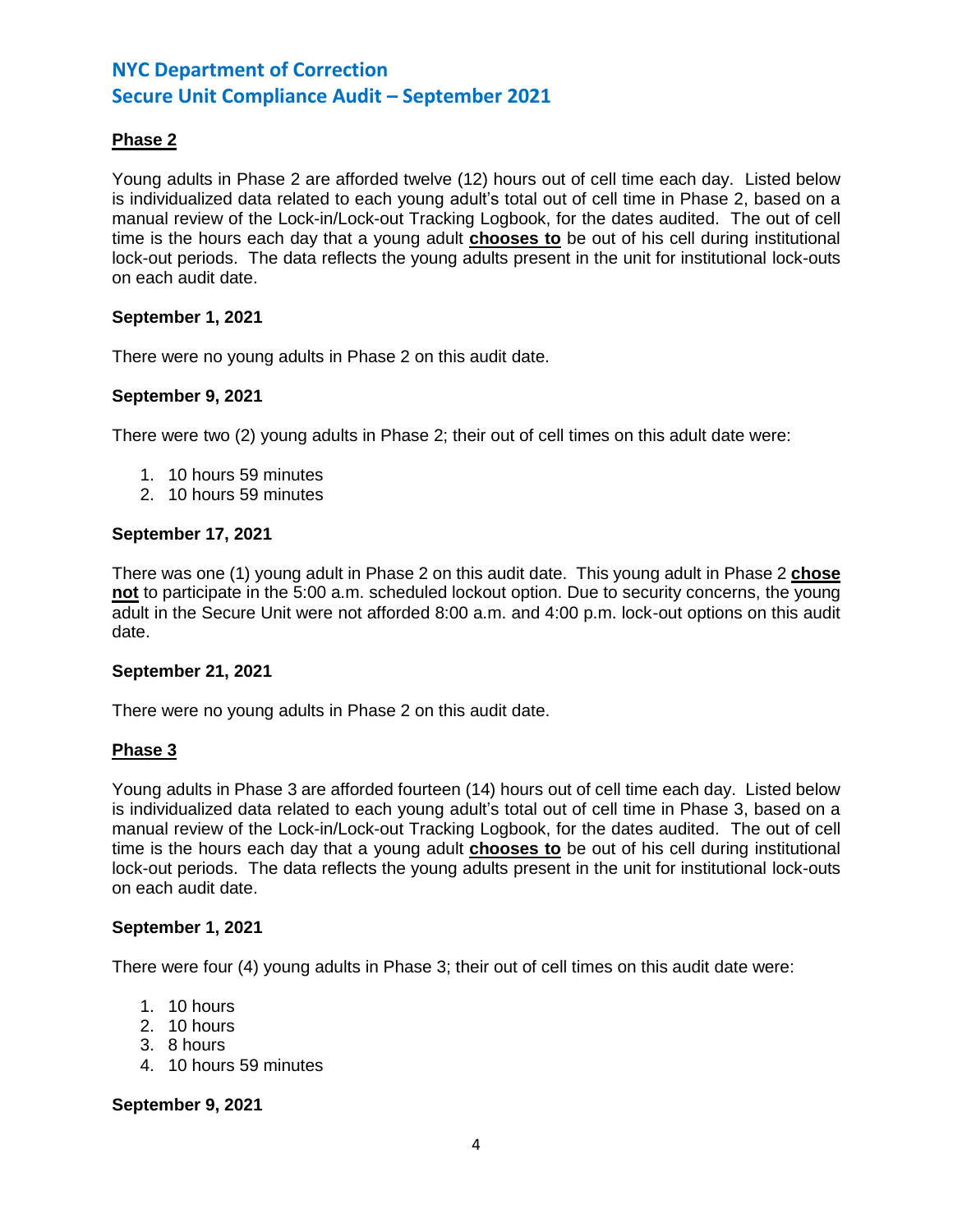There was one (1) young adult in Phase 3; his out of cell time on this audit date was eight (8) hours.

### **September 17, 2021**

There was one (1) young adult in Phase 3 on this audit date. This young adult in Phase 2 **chose not** to participate in the 5:00 a.m. scheduled lockout option. Due to security concerns, the young adult in the Secure Unit were not afforded 8:00 a.m. and 4:00 p.m. lock-out options on this audit date.

#### **September 21, 2021**

There were no young adults in Phase 3 on this audit date.

## **§1-08(f) Access to Courts and Legal Services, including Law Library**

#### Law Library Coordinator

A manual review of the Programs and Services Logbook, housing area logbook and Law Library Logbook, revealed that the Law Library Coordinator was in the unit to provide assistance on all four (4) audit dates – September 1, 9, 17, and 21, 2021. Law Library services were not provided on September 17, 2021 due to security concerns. The Law Library Coordinator's time for these audit dates was in compliance with the provisions of the Board's Minimum Standards i.e., a minimum of two (2) hours.

### **September 1, 2021**

There were fifteen (15) young adults in the Secure Unit on this audit date. Of the fifteen (15) young adults, two (2) young adults requested and were provided Law Library services on this audit date. The arrival and departure times for the Law Library Coordinator on this audit date were:

• Arrived 11:30 a.m. / Departed 5:02 p.m.

#### **September 9, 2021**

There were thirteen (13) young adults in the Secure Unit on this audit date. Of the thirteen (13) young adults, three (3) young adults requested and were provided Law Library services on this audit date. The arrival and departure times for the Law Library Coordinator on this audit date were:

• Arrived 10:00 a.m. / Departed 5:00 p.m.

#### **September 17, 2021**

There were thirteen (13) young adults in the Secure Unit on this audit date. Law library services were not provided on this audit date due to security concerns. The arrival and departure times for the Law Library Coordinator on this audit date were: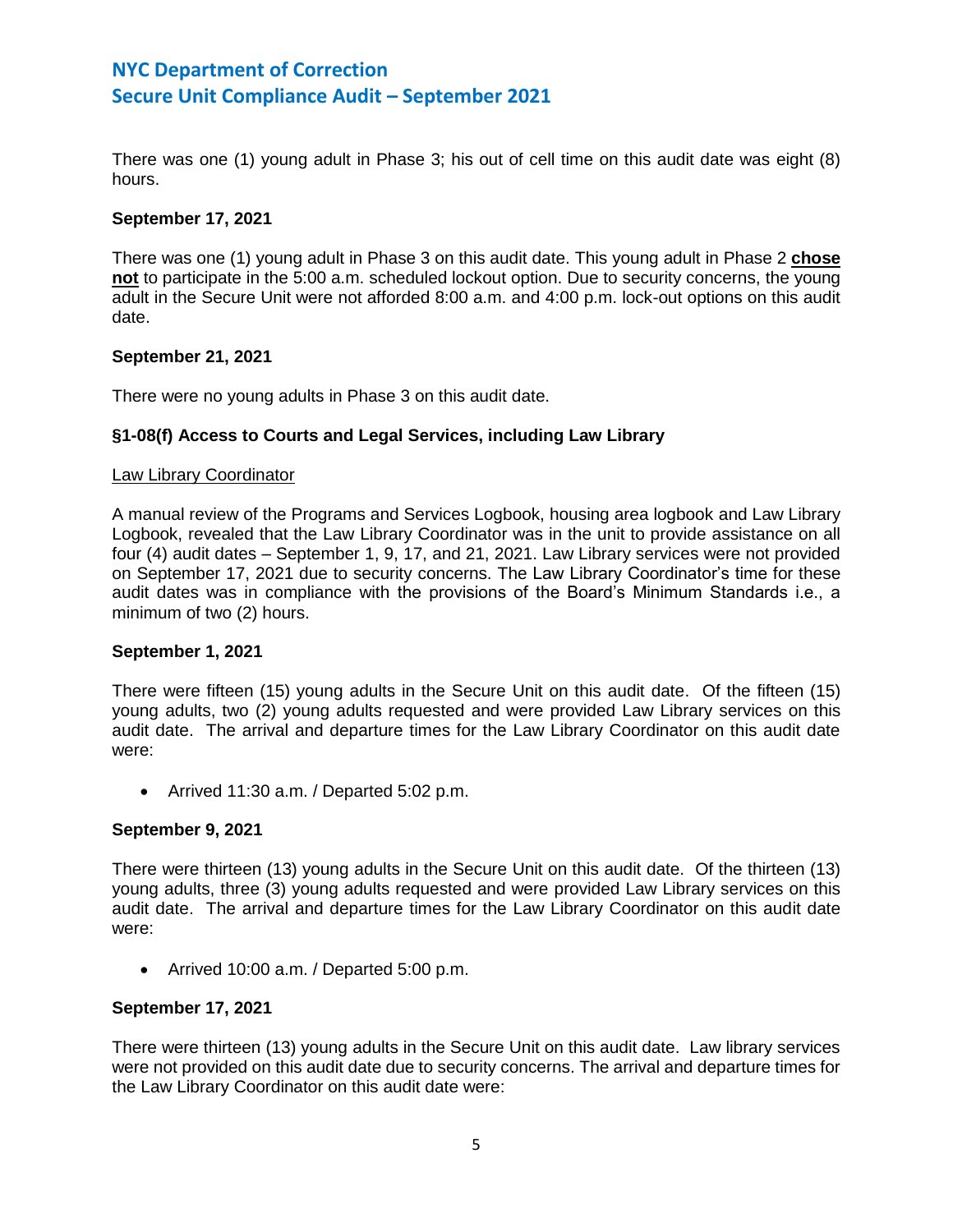• Arrived 10:00 a.m. / Departed 6:00 p.m.

### **September 21, 2021**

There were thirteen (13) young adults in the Secure Unit on this audit date. The Legal Coordinator was in the unit to provided services, however, all young adults in the unit refused Law Library services on audit date. The arrival and departure times for the Law Library Coordinator on this audit date were:

• Arrived 12:00 p.m. / Departed 6:00 p.m.

#### . Kiosks and Typewriters

As noted above, the kiosks and typewriters were inspected on four (4) dates during the audit period – September 3, 10, 17, and 24, 2021. All Law Library services are afforded and fulfilled by Legal Coordinators through request slips.

#### Typewriters:

On September 3, 2021, two (2) of the four (4) typewriters were inoperable. On September 10, 2021, three (3) of the four (4) typewriters were inoperable, For the remaining two (2) audit dates – September 17 and 24, 2021 – one (1) of the four (4) typewriters were inoperable.

#### Kiosks:

On the four (4) audit dates, September 3, 10, 17, and 24, 2021, all four (4) kiosks were inoperable. According to the Director of Law Libraries, the kiosks can become inoperable due to prolonged inactivity. Legal Coordinators reactivate the kiosks' servers when possible.

#### **§1-06 – Recreation**

All young adults in the Secure Unit are afforded a minimum of one (1) hour of recreation per day, seven (7) days per week, in the outdoor recreation area, except in inclement weather when the indoor recreation area is used.

The audit reviewed recreational data for each of the four (4) dates – September 1, 9, 17, and 21, 2021 – to ascertain the total number of young adults that participated in recreation.

On all four (4) audit dates – September 1, 9, 17, and 21, 2021 recreation was not afforded to young adults in the Secure Unit. On September 1, 9, and 21, 2021, due to staff challenges related to the Department's COVID-19 response. On September 17, 2021, due to security concerns recreation was not afforded.

#### **§ 1-02(c) (2) (Classification), Provision of Programming**

In the Secure Unit, programming is afforded to young adults during their out of cell time based on the corresponding phase they are in within the unit they are housed. The out of cell time increases incrementally from one phase to the next: ten (10) hours in Phase 1, to twelve (12) hours in Phase 2, to fourteen (14) hours in Phase 3. Young adults are offered in-person programming through programming components such as but not limited to Individual Counseling, Structured Recreation,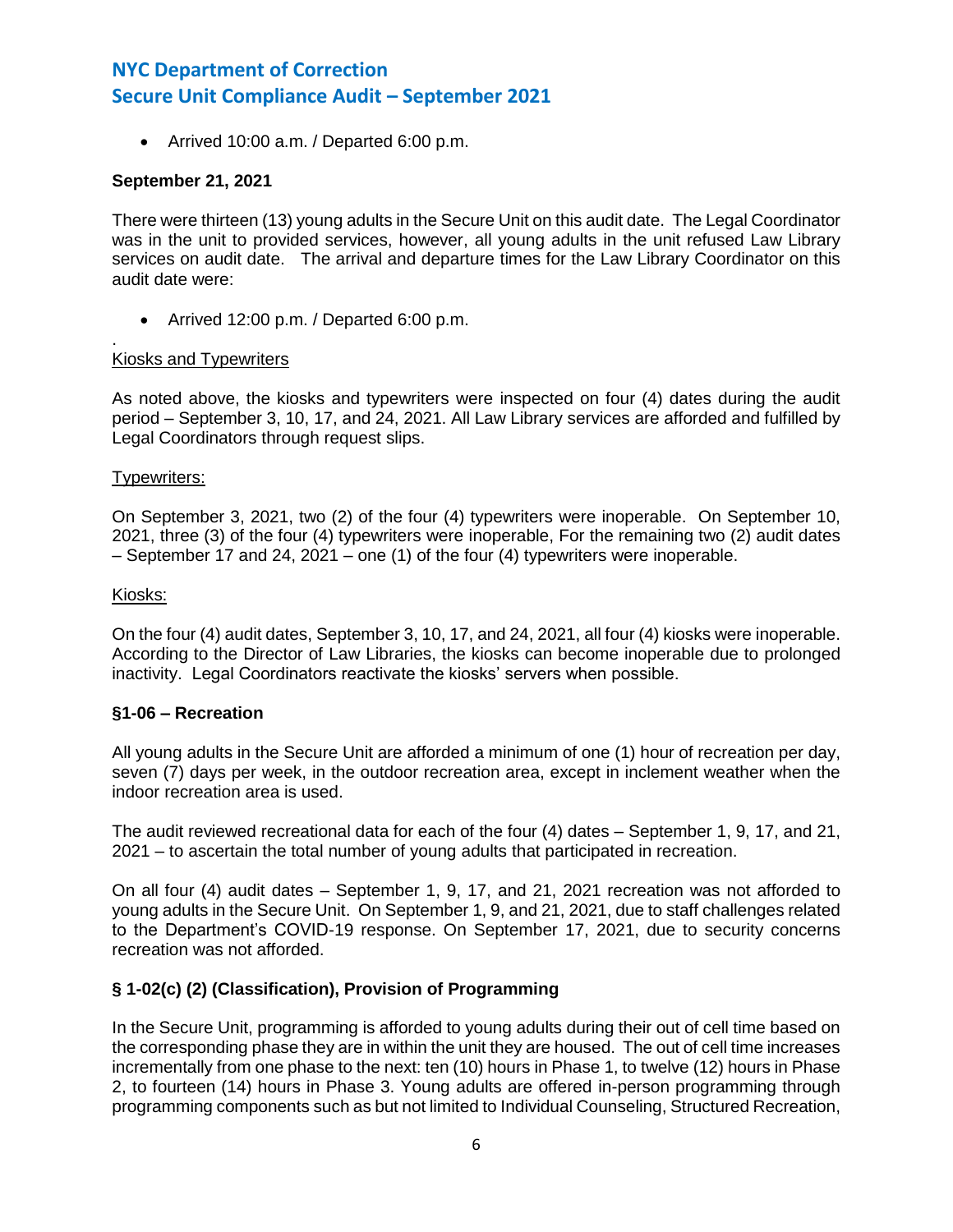and Group Counseling are provided in addition to being available upon request to young adults in the Secure Unit. Self-guided programming packets are also offered as needed. Social services are afforded by counselors, which can either be requested by a social service slip or during a counselor's tour when an inquiry is made that may be designated as social service. Social service includes the provision or referral of a support service, or case management-related engagement and discussion.

The audit revealed programming attendance data on each of the four (4) audit dates to ascertain the number of programming hours offered to each young adult and the number of hours each young adult **chose to** participate in programming. Programming participation hours are based on the number of hours each young adult **chose to** participate in programming.

The data reflects the young adults present in the housing area during programming on each audit date. Programming in the Secure Unit was afforded to young adults on three (3) of the four (4) audit dates – September 1, 9, and 21, 2021. For the remaining one (1) audit date, September 17, 2021, programming was not afforded due to the counselor's scheduled day off.

## **September 1, 2021**

There were fifteen (15) young adults housed in the Secure Unit on this audit date.

Quad A – There were four (4) young adults in this quad.

- ❖ Up to one (1) hour and thirty (30) minutes of in-person programming were offered to the four (4) young adults in this quad.
	- o Two (2) young adults in Phase 1 were offered and **chose to** participate in thirty (30) minutes of in-person programming.
	- o Two (2) young adults in Phase 3 were offered and **chose to** participate in one (1) hour and thirty (30) minutes of in-person programming.

Quad B – There were three (3) young adults in this quad.

- ❖ Five (5) hours and twenty (20) minutes of in-person programming and programming packets were offered to the two (2) of the three (3) young adults in this quad.
	- $\circ$  Two (2) young adults, one (1) in Phase 1, and the other in Phase 3, were offered and **chose to** participate in five (5) hours and twenty (20) minutes of in-person programming and programming packets.
	- $\circ$  Due to security concerns one (1) young adult in Phase 1 was locked in his cell and was not afforded programming.

Quad C – There were six (6) young adults in this quad.

- ❖ Five (5) hours of in-person programming and programming packets were offered to the four (4) of the six (6) young adults in this quad.
	- $\circ$  Three (3) young adults, two (2) in Phase 1 and the other in Phase 3, were offered five (5) hours of in-person programming and programming packets.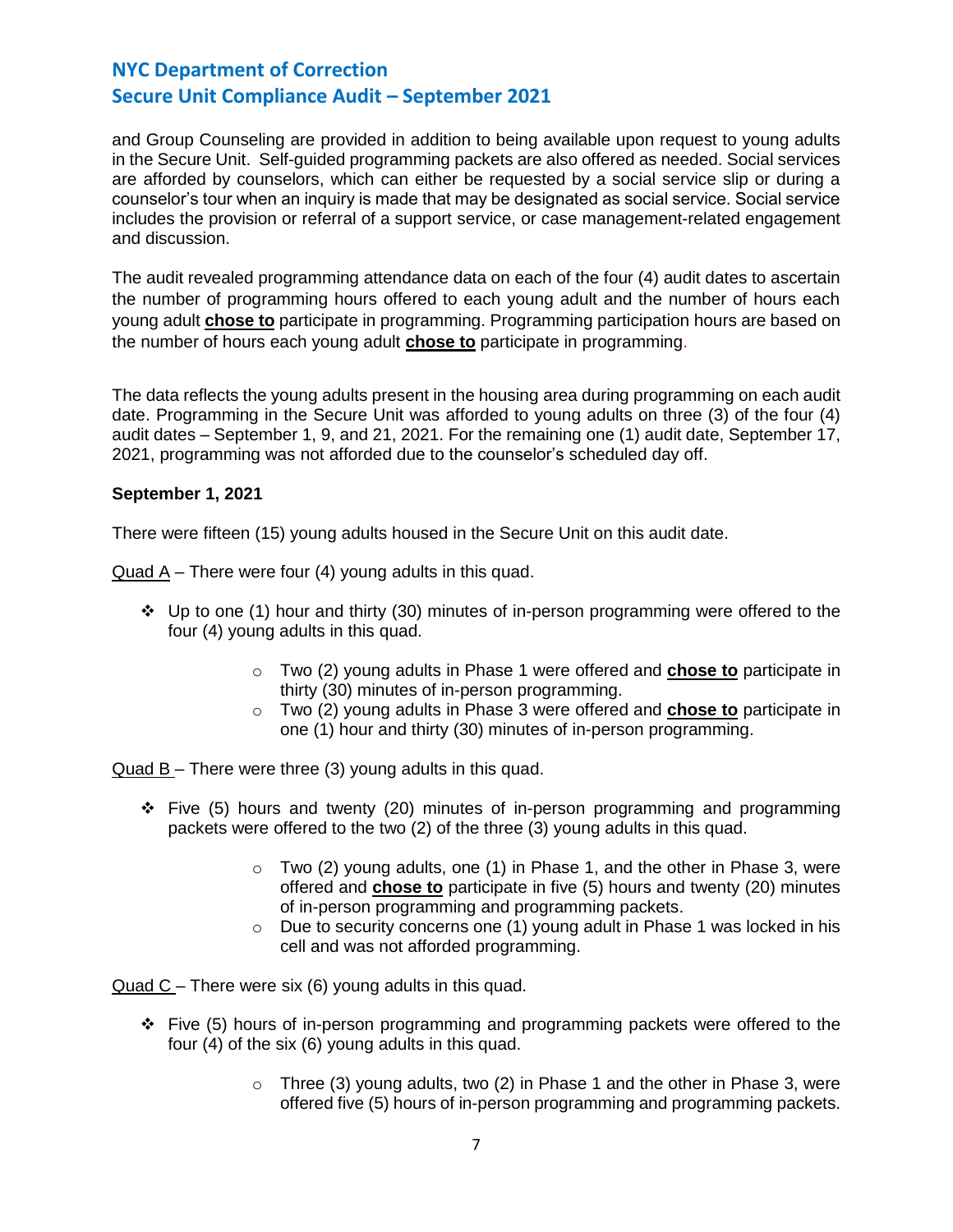They **chose to** participate in four (4) hours of in-person programming and programming packets and **chose not** to participate in all remaining inperson programming and programming packets.

- o One (1) young adult in Phase 2 was offered and **chose to** participate in five (5) hours of in-person programming and programming packets.
- o Due to security concerns two (2) young adults in Phase 1 were locked in their cells and were not afforded programming.

Quad D – There were two (2) young adults in this quad.

- $\div$  Two (2) hours of in-person programming were offered to the two (2) young adults in this quad.
	- o One (1) young adult in Phase 3 was offered and **chose to** participate in two (2) hours of in-person programming.
	- $\circ$  One (1) young adult in Phase 1 was offered two (2) hours of in-person programming. He **chose to** participate in one (1) hour of in-person programming and **chose not** to participate in all remaining in-person programming.

### **September 9, 2021**

There were thirteen (13) young adults housed in the Secure Unit on this audit date.

Quad A – There were three (3) young adults in this quad.

- $\div$  Up to four (4) hours and five (5) minutes of in-person programming and programming packets were offered to the three (3) young adults in this quad.
	- o Two (2) young adults in Phase 1 were offered and **chose to** participate four (4) hours and three (3) minutes of in-person programming and programming packets.
	- o One (1) young adult in Phase 1 was offered and **chose to** participate four (4) hours and five (5) minutes of in-person programming and programming packets.

Quad B – There were three (3) young adults in this quad.

- ❖ Up to four (4) hours and sixteen (16) minutes of in-person programming and programming packets were offered to the three (3) young adults in this quad.
	- o One (1) young adult in Phase 1 was offered and **chose to** participate in four (4) hours of in-person programming and programming packets.
	- o One (1) young adult in Phase 1 was offered and **chose to** participate four (4) hours and four (4) minutes of in-person programming and programming packets.
	- o One (1) young adult in Phase 1 was offered and **chose to** participate four (4) hours and sixteen (16) minutes of in-person programming and programming packets.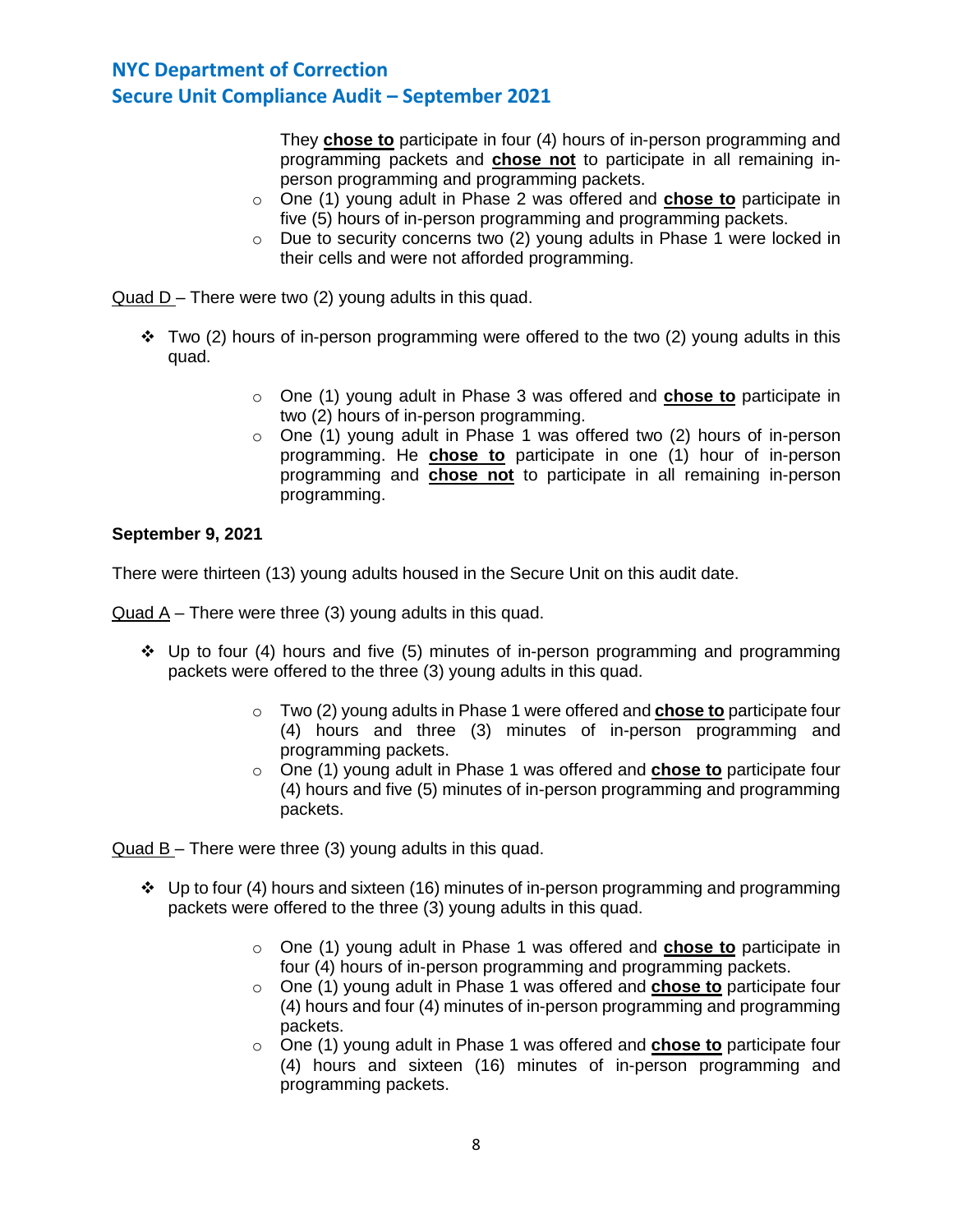Quad C – There were five (5) young adults in this quad.

- ❖ Up to four (4) hours and eight (8) minutes of in-person programming and programming packets were offered to the five (5) young adults in this quad.
	- o One (1) young adult in Phase 1 was offered and **chose to** participate in four (4) hours and two (2) minutes of in-person programming and programming packets.
	- o One (1) young adult in Phase 1 was offered and **chose to** participate in four (4) hours and five (5) minutes of in-person programming and programming packets.
	- o One (1) young adult in Phase 2 was offered and **chose to** participate in four (4) hours and eight (8) minutes of in-person programming and programming packets.
	- o One (1) young adult in Phase 3 was offered and **chose to** participate in four (4) hours and two (2) minutes of in-person programming and programming packets.
	- o One (1) young adult in Phase 1 was offered and **chose to** participate in four (4) hours and three (3) minutes of in-person programming and programming packets.

Quad D – There were two (2) young adults in this quad.

- ❖ Four (4) hours and five (5) minutes of in-person programming and programming packets were offered to the two (2) young adults in this quad.
	- o Two (2) young adults in Phase 1 were offered and **chose to** participate in four (4) hours and five (5) minutes of in-person programming and programming packets.

## **September 17, 2021**

There were thirteen (13) young adults housed in the Secure Unit on this audit date. Due to the counselor's scheduled day off, programming was not afforded.

#### **September 21, 2021**

There were thirteen (13) young adults housed in the Secure Unit on this audit date.

Quad A – There were two (2) young adults in this quad.

- $\div$  Three (3) hours and forty-five (45) minutes of in-person programming and programming packets were offered to the two (2) young adults in this quad.
	- o Two (2) young adults in Phase 1 were offered and **chose to** participate in three (3) hours and forty-five (45) minutes of in-person programming and programming packets.

 $Quad B -$  There were three (3) young adults in this quad.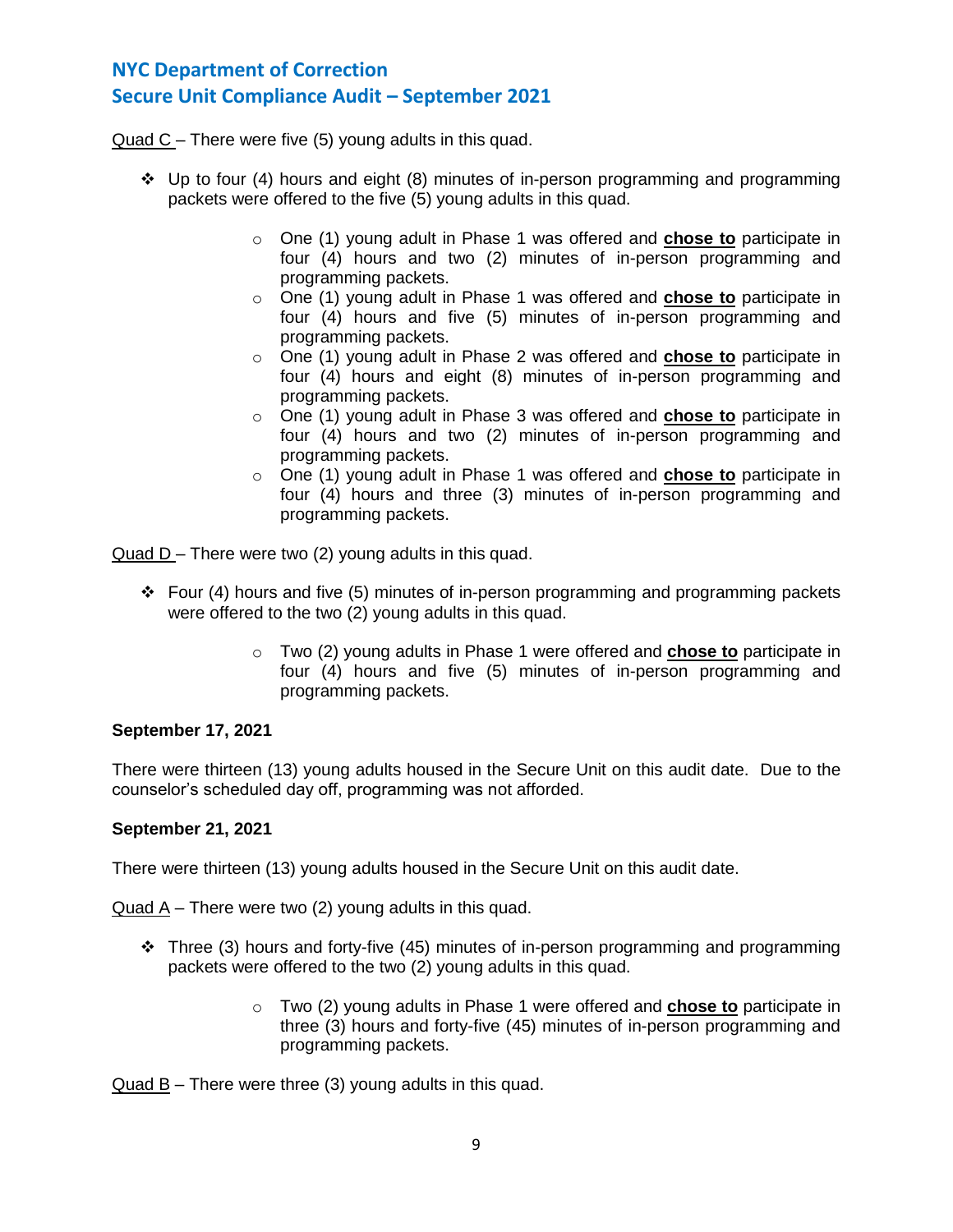- ❖ Up to three (3) hours and ten (10) minutes of in-person programming and programming packets were offered to the three (3) young adults in this quad.
	- o Two (2) young adults in Phase 1 were offered and **chose to** participate in three (3) hours and five (5) minutes of in-person programming and programming packets.
	- o One (1) young adult in Phase 3 was offered and **chose to** participate in three (3) hours and ten (10) minutes of in-person programming and programming packets.

Quad C – There were four (4) young adults in this quad.

- ❖ Up to three (3) hours and fifteen (15) minutes of in-person programming and programming packets were offered to the four (4) young adults in this quad.
	- o Two (2) young adults in Phase 1 were offered and **chose to** participate in three (3) hours and ten (10) minutes of in-person programming and programming packets.
	- o One (1) young adult in Phase 1 was offered and **chose to** participate in three (3) hours and five (5) minutes of in-person programming and programming packets.
	- o One (1) young adult in Phase 1 was offered and **chose to** participate in three (3) hours and fifteen (15) minutes of in-person programming and programming packets.

Quad D – There were four (4) young adults in this quad.

- $\div$  Up to three (3) hours and ten (10) minutes of in-person programming and self-guided programming were offered to the four (4) young adults in this quad.
	- o Two (2) young adults in Phase 1 were offered and **chose to** participate in three (3) hours and five (5) minutes of in-person programming and programming packets.
	- o One (1) young adult in Phase 1 was offered and **chose to** participate in three (3) hours and three (3) minutes of in-person programming and programming packets.
	- o One (1) young adult in Phase 1 was offered and **chose to** participate in three (3) hours and ten (10) minutes of in-person programming and programming packets.

## **Education**

The NYC Department of Education offers educational services to all young adults in the Secure Unit. A young adult can enroll in educational services by completing and submitting the "Request for Educational Services" form upon admission. In addition, a young adult can enroll in educational services by completing the form in the Secure Unit. A hotline number was established for young adults in the unit to speak with a teacher if they had any questions or needed support.

The NYC Department of Education did not yet begin in-person educational services in the Secure Unit on the audit dates of September 1, 9, 17, and 21, 2021. The 2021-2022 School Year began